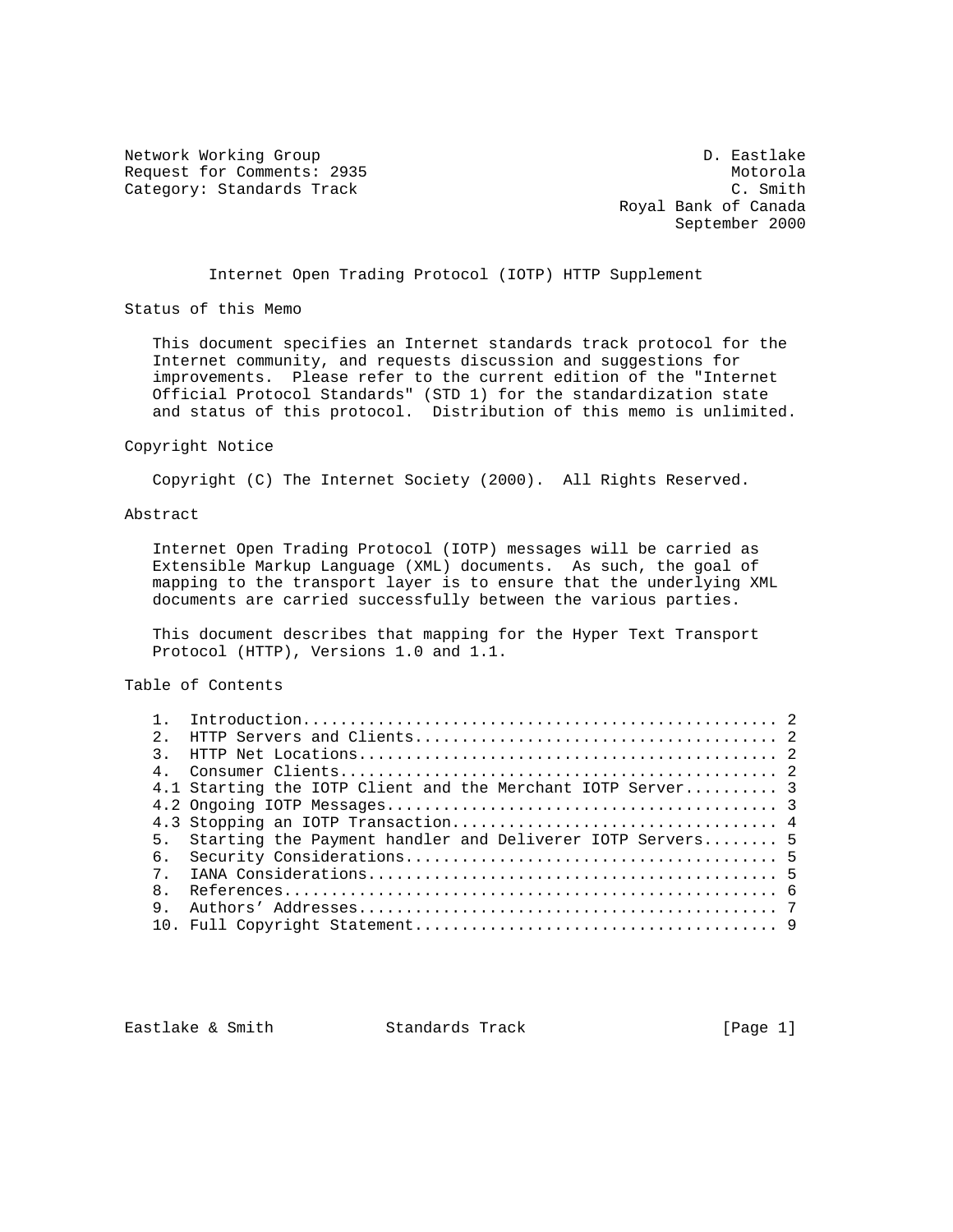## 1. Introduction

 Internet Open Trading Protocol (IOTP) [RFC2801] messages will be carried as XML [XML] documents. As such, the goal of mapping to the transport layer is to ensure that the underlying XML documents are carried successfully between the various parties.

 This document describes that mapping for the Hyper Text Transport Protocol (HTTP), Versions 1.0 and 1.1 [RFCs 1945, 2616].

 There may be future documents describing IOTP over email (SMTP), TCP, cable TV, or other transports.

 The key words "MUST", "MUST NOT", "REQUIRED", "SHALL", "SHALL NOT", "SHOULD", "SHOULD NOT", "RECOMMENDED", "MAY", and "OPTIONAL" in this document are to be interpreted as described in [RFC2119].

# 2. HTTP Servers and Clients

 The structure of IOTP maps on to the structure of HTTP in the following way:

 The merchant, payment handler, delivery handler, and customer care roles are all represented by HTTP servers. Each may be represented by a separate server, or they may be combined in any combination.

The consumer role is represented by an HTTP client.

 Note: A Merchant, may act in the role of a consumer, for example to deposit electronic cash. In this case the Merchant, as an organization rather than as a role, would need to be supported by an HTTP client.

3. HTTP Net Locations

 The Net Locations contained within the IOTP specification are all URIs [RFC 2396]. If a secure connection is required or desired a secure channel that both the HTTP Server and Client support MUST be used. Examples of such channels are SSL version 3 or TLS [RFC 2246].

4. Consumer Clients

 In most environments, the consumer agent will initially be an HTML browser. However, current browsers do not provide the needed capability to act as an agent for the consumer for an IOTP transaction. This leads to two requirements:

Eastlake & Smith Standards Track [Page 2]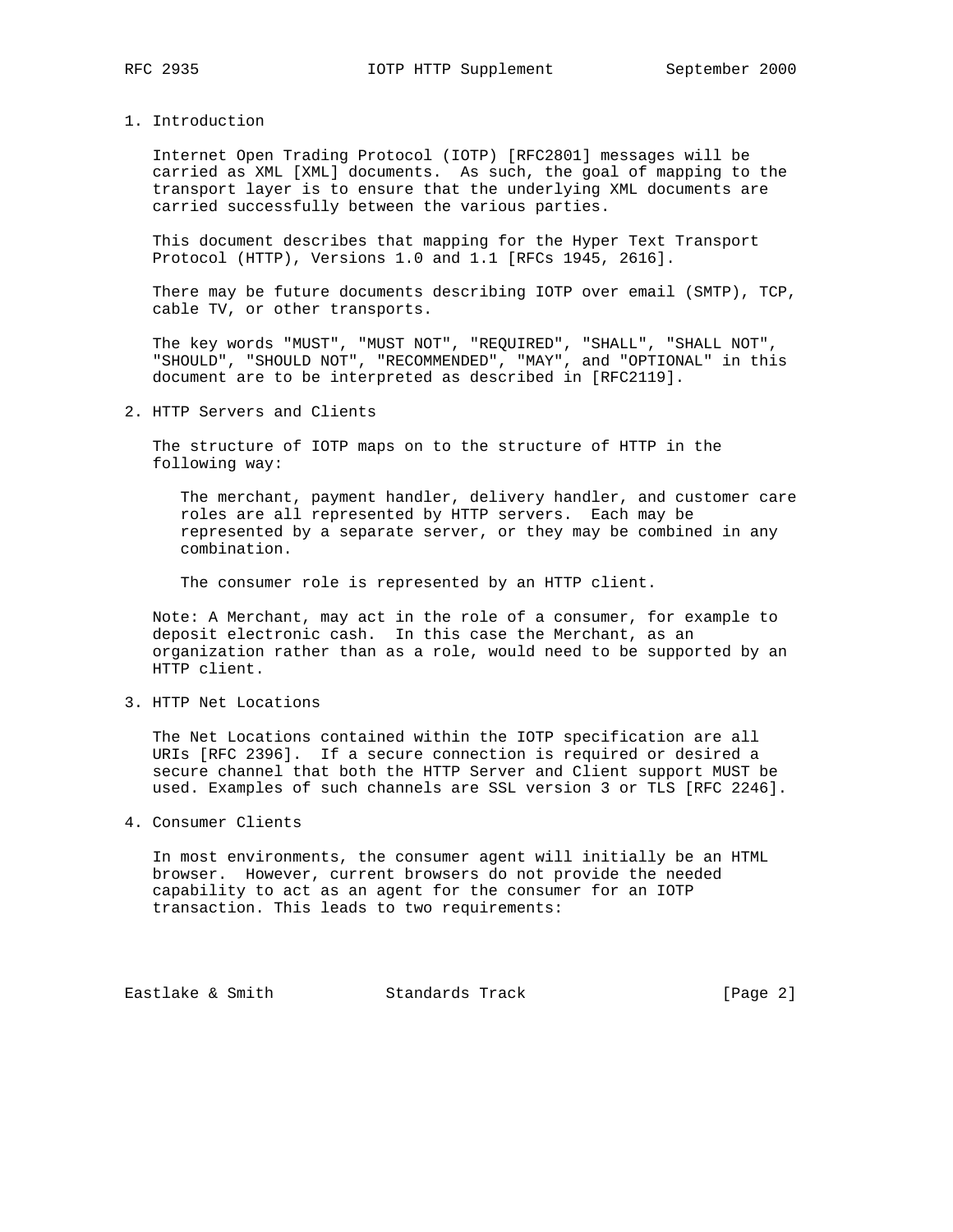a method of starting and passing control to the IOTP client, and

 a method of closing down the IOTP client cleanly and passing control back to the HTML browser once the IOTP Transaction has finished.

4.1 Starting the IOTP Client and the Merchant IOTP Server

 At some point, the HTTP client at the consumer will send an HTTP request that is interpreted as an "IOTP Startup Request" by the Merchant HTTP server. This might, for example, be the result of clicking on a "pay" button. This message is a stand-in for a request message of some form and the Merchant Server will respond with the first IOTP Message in the form of an XML document.

 The MIME type for all IOTP messages is: "APPLICATION/IOTP"; however "APPLICATION/X-IOTP" has been in use for experimentation and development and SHOULD also be recognized. See section 7 below for the MIME type registration template for APPLICATION/IOTP. Because HTTP is binary clean, no content-transfer-encoding is required. (See [RFC 2376] re the application/xml type which has some similar considerations.)

 This HTTP response will be interpreted by the HTML browser as a request to start the application associated with MIME type "APPLICATION/IOTP", and to pass the content of this message to that application.

 At this point, the IOTP client will be started and have the first message.

 IOTP messages are short-lived. Therefore, the HTTP server SHOULD avoid having its responses cached. In HTTP V1.0, the "nocache" pragma can be used. This can be neglected on SSL/TLS secured connections which are not cached and on HTTP POST requests in HTTP v1.1 as in v1.1 POST responses are not cached.

4.2 Ongoing IOTP Messages

 Data from earlier IOTP Messages in a transaction MUST be retained by the IOTP Client so that it may (1) be copied to make up part of later IOTP messages, (2) used in calculations to verify signatures in later IOTP message, (3) be resent in some cases where a request has timed out without response, (4) used as input to the Customer Care role in later versions of IOTP, etc. The way in which the data is copied depends on the IOTP Transaction. The data MUST be retained until the end of the transaction, whether by success, failure, or cancelation, and as long thereafter as it is desired for any of the parties to inquire into it.

Eastlake & Smith Standards Track [Page 3]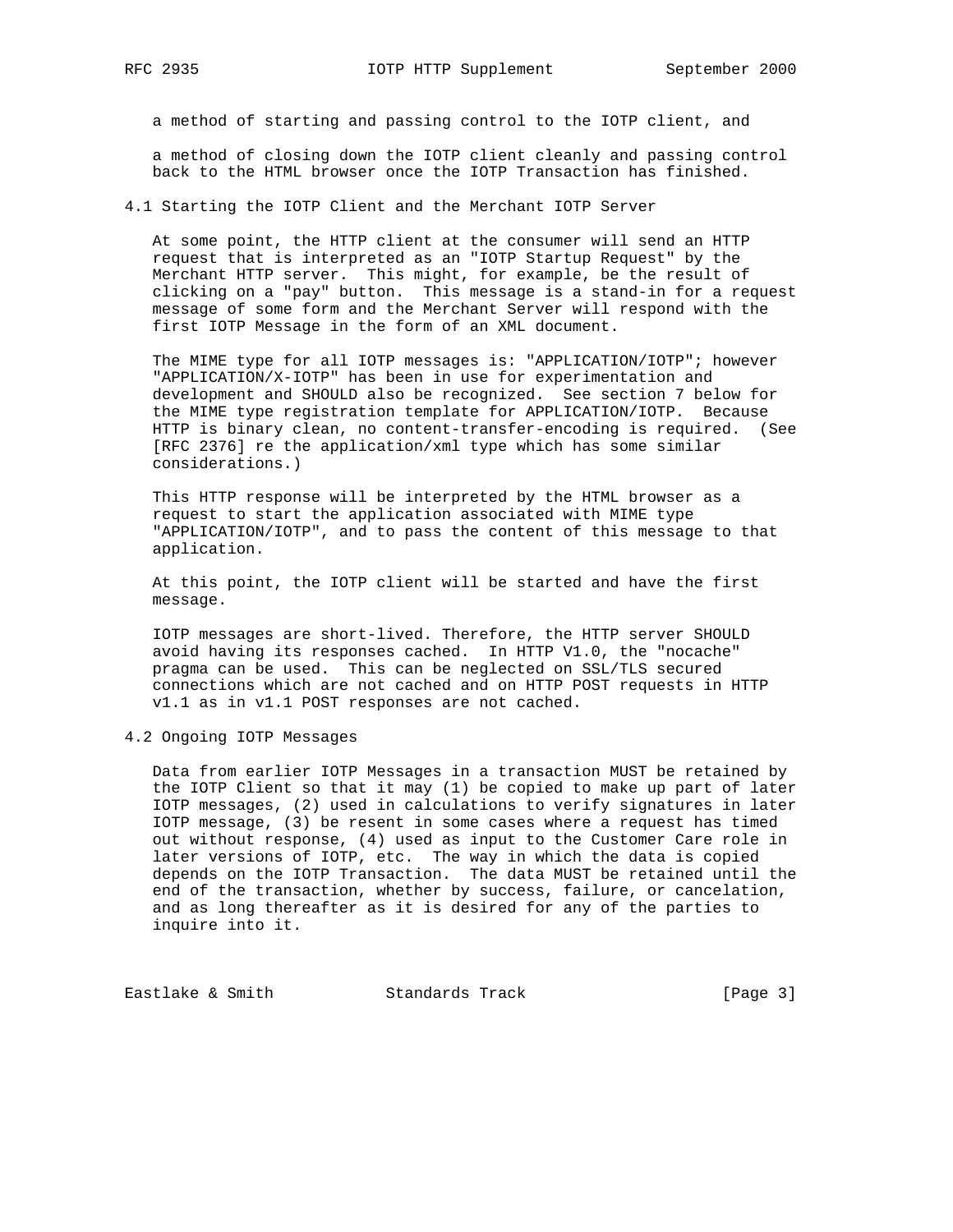The IOTP messages contain Net Locations (e.g. the PayReqNetLocn) which for HTTP will contain the URIs to which the IOTP client MUST send IOTP messages.

 Subsequent IOTP messages (XML documents) will be sent using the POST function of HTTP. The HTTP client MUST perform full HTTP POST requests.

 The XML documents MUST be sent in a manner compatible with the external encodings allowed by the XML [XML] specification.

4.3 Stopping an IOTP Transaction

The following should be read in conjunction with [RFC 2801].

An IOTP Transaction is complete when

- -- the IOTP client decides to fail the IOTP Transaction for some reason either by canceling the transaction or as a result of discovering an error in an IOTP message received, or
- -- a "time out" occurs or a connection fails, e.g. a response to an IOTP Message, has not been received after some user-defined period of Time (including retransmissions).

An IOTP Client which processes an IOTP Transaction which:

- -- completes successfully (i.e. it has not received an Error Block with a HardError or a Cancel Block) MUST direct the browser to the Net Location specified in SuccessNetLocn in the Protocol Options Component, i.e., cause it to do an HTTP GET with that URL.
- -- does not complete successfully, because it has received some Error Trading Block, MUST display the information in the Error Message, stop the transaction, and pass control to the browser so that it will do a GET on the Error Net Location specified for the role from which the error was received.
- -- is cancelled since a Cancel Block has been received, MUST stop the IOTP Transaction and hand control to the browser so that it will do a GET on the on the Cancel Net Location specified for the role from which the Cancel Block was received.
- -- is in error because an IOTP Message does not conform to this specification, MUST send an IOTP Message containing a Error Trading Block to role from which the erroneous message was received and the ErrorLogNetLoc specified for that role, stop the

Eastlake & Smith Standards Track [Page 4]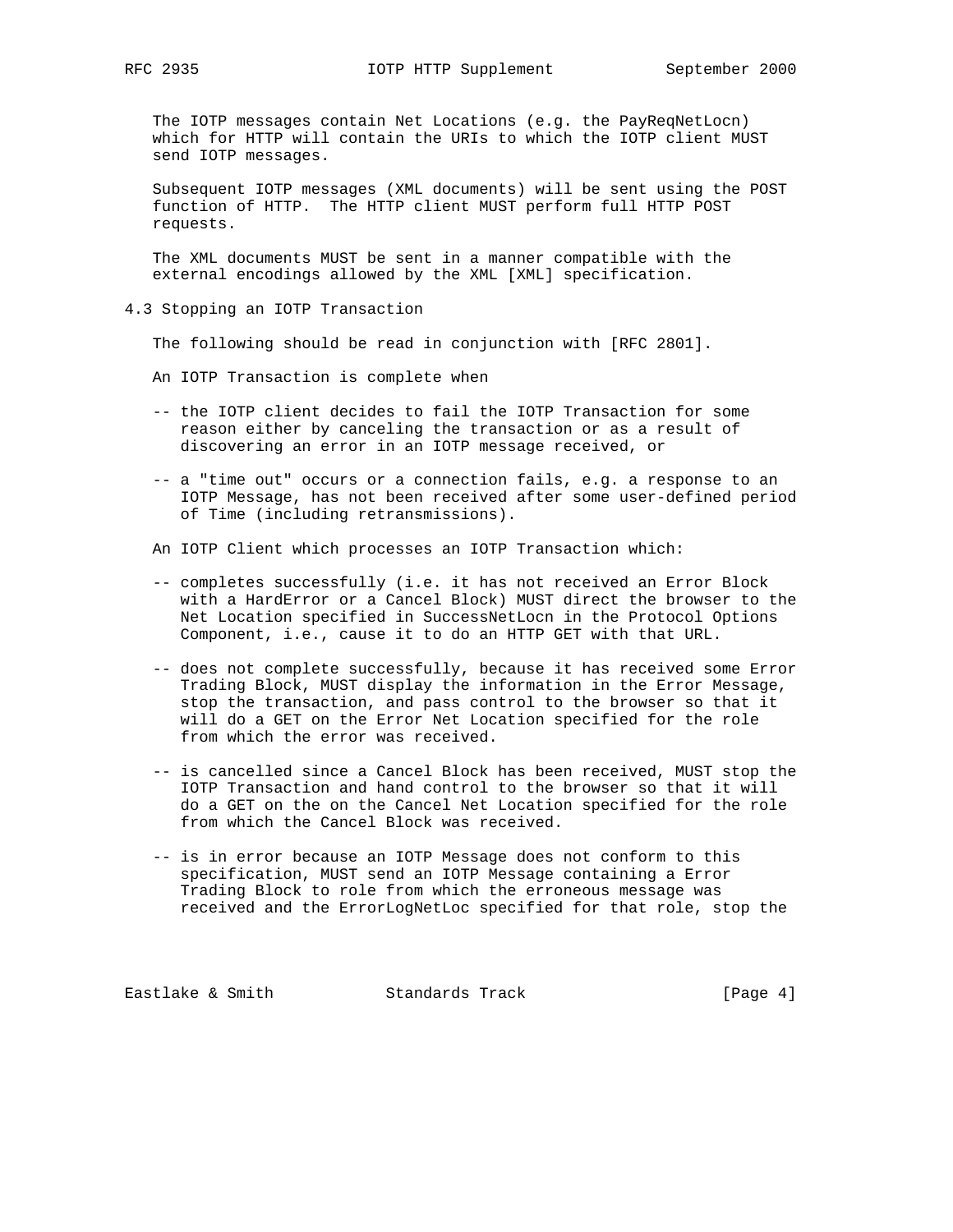IOTP Transaction, and hand control to the browser so that it will do a GET from the Error Net Location specified for the role from which the bad message was received.

 -- has a "time out", MUST display a message describing the time out. May give the user the option of cancelling or retrying and/or may automatically retry. On failure due to time out, treat as an error above.

 Each implementation of an IOTP client may decide whether or not to terminate the IOTP Client application immediately upon completing an IOTP Transaction or whether to wait until it is closed down as a result of, for example, user shut down or browser shut down.

5. Starting the Payment handler and Deliverer IOTP Servers

 Payment Handler and Deliverer IOTP Servers are started by receiving an IOTP Message which contains:

- -- for a Payment handler, a Payment Request Block, and
- -- for a Delivery Handler, a Delivery Request Block
- 6. Security Considerations

 Security of Internet Open Trade Protocol messages is primarily dependent on signatures within IOTP as described in [RFC 2801] and [RFC 2802]. Privacy protection for IOTP interactions can be obtained by using a secure channel for IOTP messages, such as SSL/TLS [RFC 2246].

 Note that the security of payment protocols transported by IOTP is the responsibility of those payment protocols, NOT of IOTP.

7. IANA Considerations

 This specification defines the APPLICATION/IOTP MIME type. The registration template is as follows [RFC 2048]:

 To: ietf-types@iana.org Subject: Registration of MIME media type APPLICATION/IOTP MIME media type name: APPLICATION MIME subtype name: IOTP Required parameters: (none)

Eastlake & Smith Standards Track [Page 5]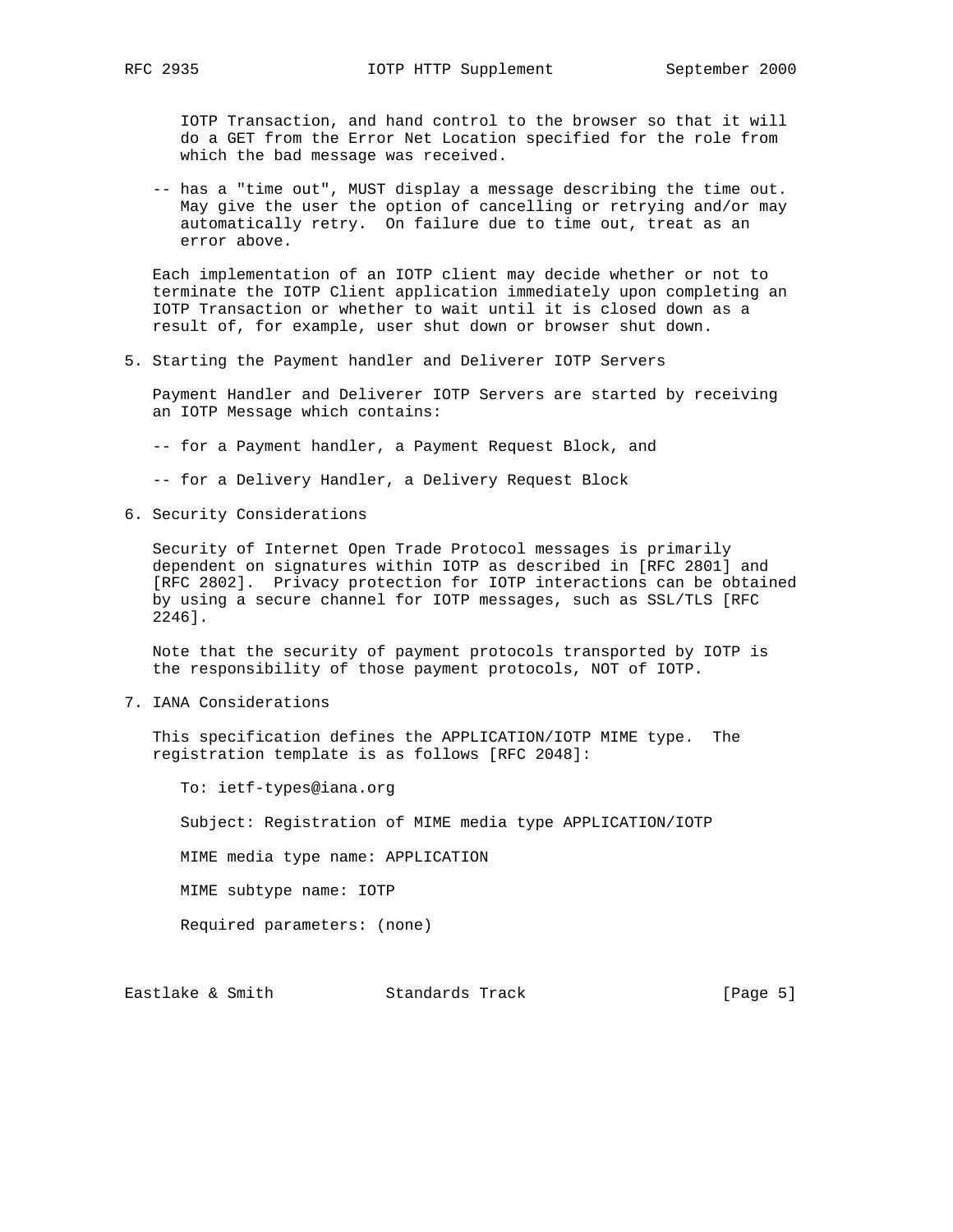Optional parameters: charset - see RFC 2376

 Encoding considerations: Content is XML and may in some cases require quoted printable or base64 encoding. However, no encoding is required for HTTP transport which is expected to be common.

 Security considerations: IOTP includes provisions for digital authentication but for confidentiality, other mechanisms such as TLS should be used. See RFC 2801 and RFC 2802.

Interoperability considerations: See RFC 2801.

Published specification: See RFC 2801 and RFC 2802.

 Applications which use this media type: Internet Open Trading Protocol applications.

Additional information: (none)

 Person & email address to contact for further information: Name: Donald E. Eastlake 3rd Email: Donald.Eastlake@motorola.com

Intended usage: COMMON

Author/Change controller: IETF

- 8. References
	- [RFC 1945] Berners-Lee, T., Fielding, R. and H. Frystyk, "Hypertext Transfer Protocol -- HTTP/1.0", RFC 1945, May 1996.
	- [RFC 2048] Freed, N., Klensin, J. and J. Postel, "Multipurpose Internet Mail Extensions (MIME) Part Four: Registration Procedure", RFC 2048, November 1996.
	- [RFC 2119] Bradner, S., "Key words for use in RFCs to Indicate Requirement Levels", BCP 14, RFC 2119, March 1997.
	- [RFC 2246] Dierks, T. and C. Allen, "The TLS Protocol Version 1.0", RFC 2246, January 1999.
	- [RFC 2376] Whitehead, E. and M. Murata, "XML Media Types", RFC 2376, July 1998.
	- [RFC 2396] Berners-Lee, T., Rielding, R. and L. Masinter, "Uniform Resource Identifiers (URI): Generic Syntax", RFC 2396, August 1998.

Eastlake & Smith Standards Track [Page 6]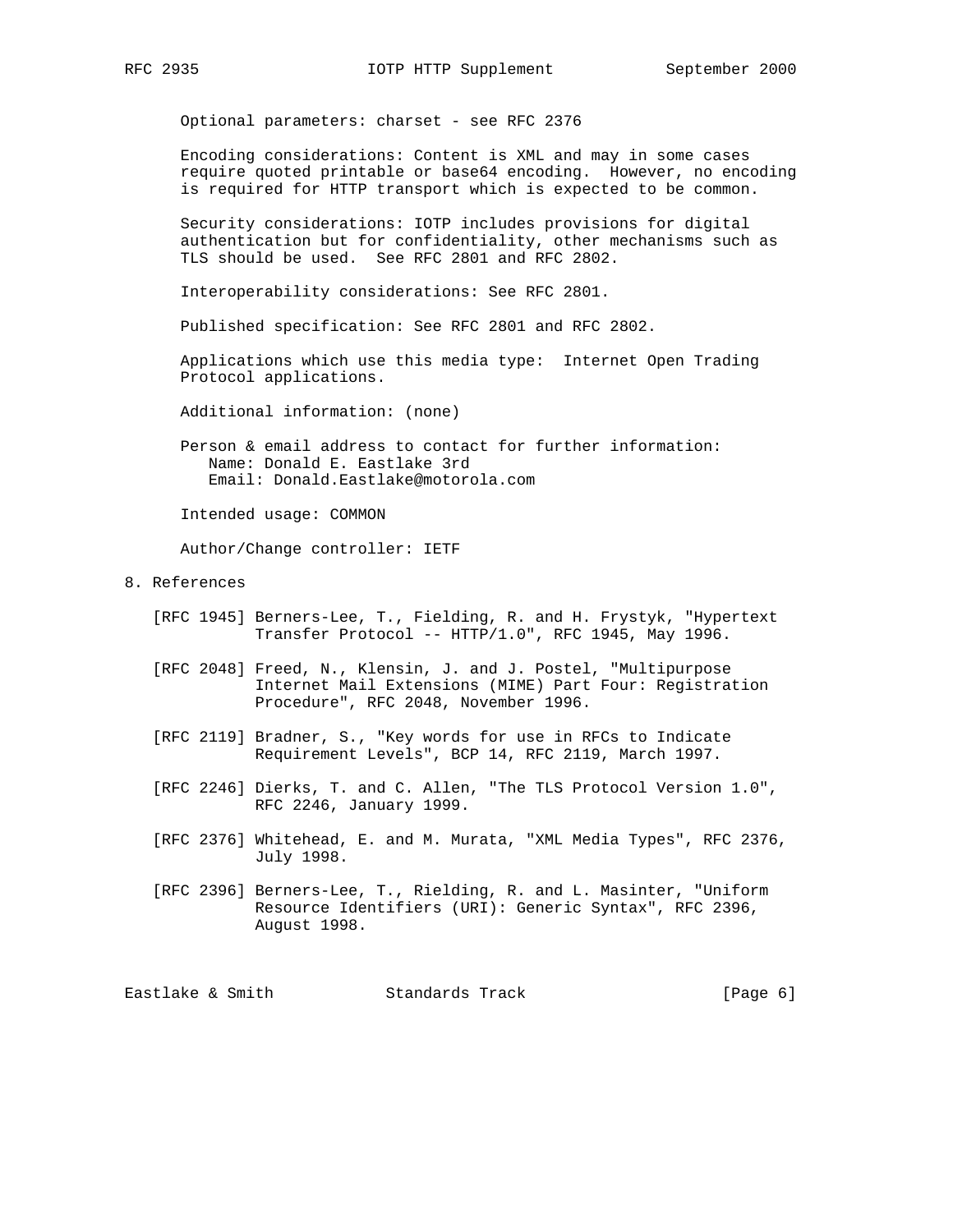- [RFC 2616] Fielding, R., Gettys, J., Mogul, J., Frystyk, H., Masinter, L., Leach, P. and T. Berners-Lee, "Hypertext Transfer Protocol -- HTTP/1.1", RFC 2616, June 1999.
- [RFC 2801] Burdett, D., "Internet Open Trading Protocol IOTP Version 1.0", RFC 2801, April 2000.
	- [RFC 2802] Davidson, K. and Y. Kawatsura, "Digital Signatures for the v1.0 Internet Open Trading Protocol (IOTP)", RFC 2802, April 2000
	- [XML] Bray, T., Paoli, J. and C. Sperberg-McQueen, "Extensible Markup Language (XML) 1.0" <http://www.w3.org/TR/REC-xml>, February 1998.
- 9. Authors' Addresses

 Donald E. Eastlake 3rd Motorola 140 Forest Avenue Hudson, MA 01749 USA

 Phone: +1 978-562-2827(h) +1 508-261-5434(w) Fax: +1 508-261-4447(w) EMail: Donald.Eastlake@motorola.com

 Chris J. Smith Royal Bank of Canada 277 Front Street West Toronto, Ontario M5V 3A4 CANADA

 Phone: +1 416-348-6090 Fax: +1 416-348-2210 EMail: chris.smith@royalbank.com

Eastlake & Smith Standards Track [Page 7]